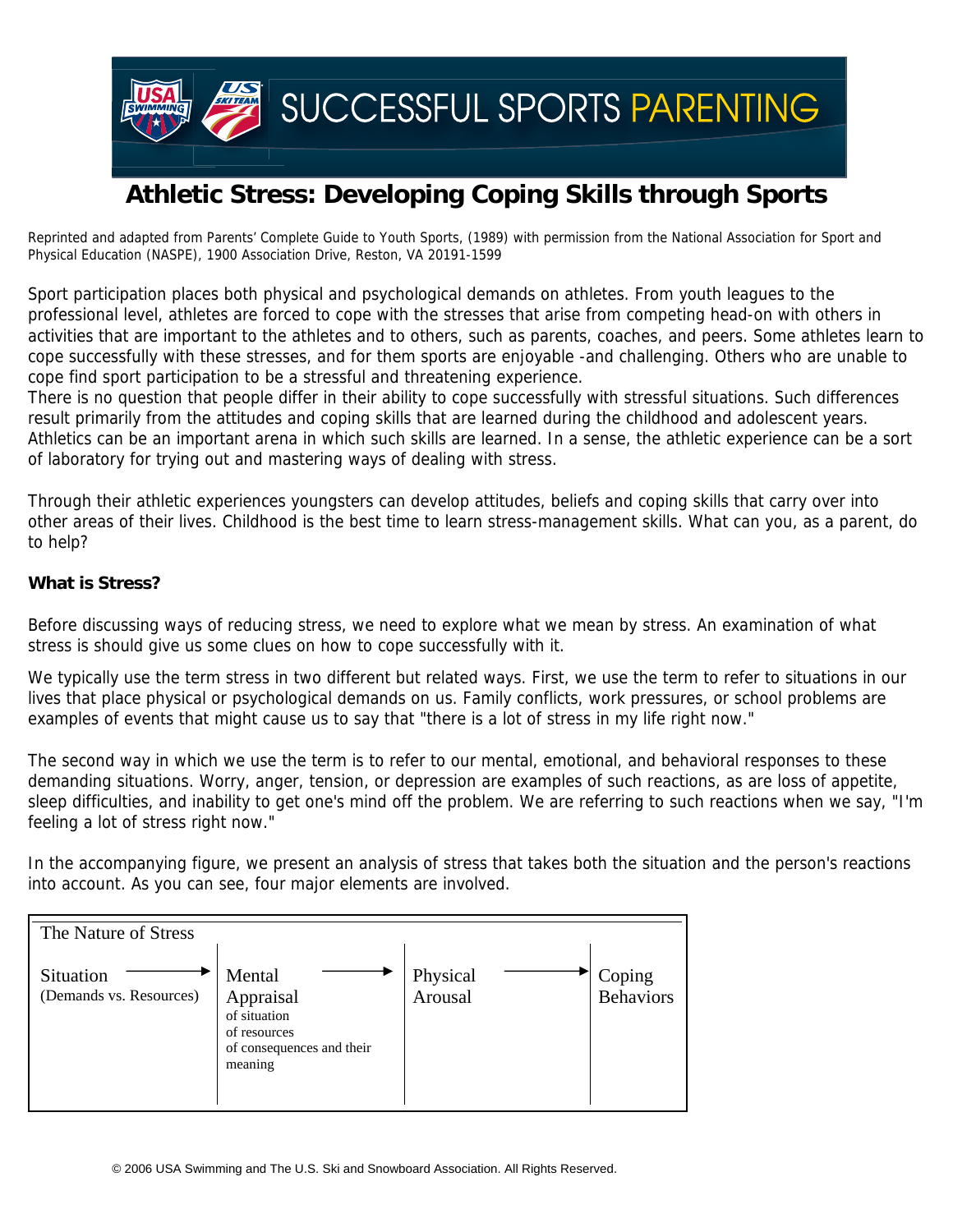

The first element is the external situation that is making some sort of physical or psychological demand on the person. Typically we view our emotions as being directly triggered by these" pressure" situations, as shown in such statements as "He makes me furious when he says that" or "The kids drove me nuts today." This, however, is not the case. The true emotional triggers are not in the external situation; they are in our minds. Situations in and of themselves have no meaning to us until we appraise them, which is the second element of stress. Through the process of appraisal, we perceive and give meaning to situations. This evaluation process has several parts.

- First of all, we appraise the nature of the situation and the demands it is placing upon us.
- At the same time we appraise the resources that we have to deal with it. We judge, in other words, how capable we are of coping with the situation.
- We also judge the probable consequences of coping or failing to cope with the situation and the meaning of those consequences for us.

The emotional responses that we call stress are likely to occur when we view ourselves as incapable of coping with a high demand situation that has potentially harmful consequences for us. In response to such appraisals, our body instantaneously mobilizes itself to deal with the emergency, and we experience physiological arousal, the third element of stress. This inborn fight-or-flight response involves a general arousal of the body. Heart rate increases, blood is rushed to the muscles, blood pressure and muscle tension increase, perspiration may occur, and so on. All of us are familiar with the way our body becomes aroused when we perceive that we are threatened or in danger.

The fourth element in our analysis of stress involves the behaviors that the person uses in order to try to cope with demands of the situation. Responses may be mental, as when a quarterback tries to figure out which play to call, or they may be physical or social responses, such as shooting a free throw or dealing with an angry opponent.

To view this sequence in action, let us consider Kevin, who is at the plate with two outs, the bases loaded, and his team trailing by a run in the last inning. He is facing a pitcher who has struck him out twice without his even hitting a foul ball. He views the pitcher as being too tough for him (demands exceed resources). He thinks that if he strikes out again, his parents, coach, and teammates will be disappointed in him and he will be disappointed in himself. These appraisals of the situation, his ability to cope with it, and the negative consequences he expects combine to produce predictable physical results. His mouth is as dry as a ball of cotton. His legs are shaking and he can barely hold the bat. His stomach is churning and his heart is pounding. His responses to the situation involve trying to concentrate on the pitcher and swing only at balls that are in the strike zone. Whatever the outcome of his actions, it is clear that Kevin is experiencing a high degree of stress.

Kevin's stress response to the situation seems quite natural. Most of us would probably react in much the same way. Yet some would argue that situations such as this place too much stress on children before they are psychologically equipped to handle it. Are youth sports indeed too stressful for children?

## **How Stressful Are Youth Sports?**

Researchers have used various approaches to try to measure the stressfulness of the youth sport setting. In several studies electronic devices were attached to children so that their physiological arousal could be measured directly, through a method known as telemetry. The instruments send a radio signal to a receiver so that physiological responses, such as heart rate, can be measured while the subject is behaving normally. These studies have shown that children can experience high levels of arousal during athletic contests, For example, heart rates averaging nearly 170 beats per minute have been recorded in male Little League Baseball players while they were at bat.

© 2006 USA Swimming and The U.S. Ski and Snowboard Association. All Rights Reserved. The problem with this approach, however, is that physiological measures by themselves cannot tell us exactly which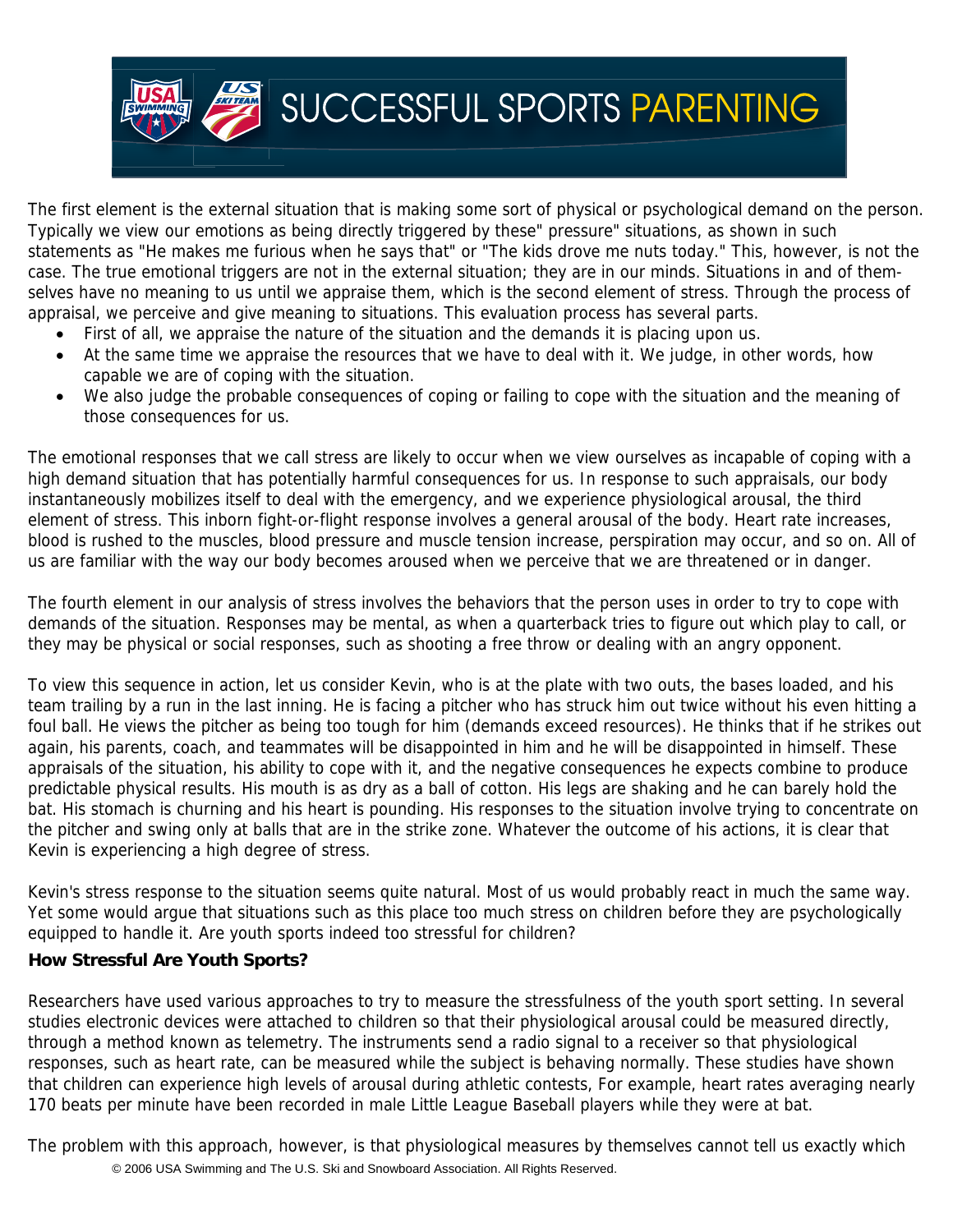

emotion is being experienced by the child. In some children elevated heart rates may reflect high levels of anxiety, while in others they may reflect simple excitement or elation. We can't tell merely by measuring the level of arousal.

To get around this problem, another approach has been to ask children to fill out rating scales of how tense, anxious, or worried they are at a particular moment. In a series of studies conducted at UCLA, Tara Scanlan and Michael Passer obtained anxiety ratings from boys and girls immediately before and after youth soccer matches. They found that most children reported rather low levels of anxiety at both points in time. However, about 20 percent of the children reported high levels of stress before the game, and many of the children reported high anxiety after games that their teams had lost.

How stressful are sports compared with other activities in which children participate? To answer this important question, Julie Simon and Rainer Martens of the University of Illinois obtained anxiety ratings from nine- to fourteenyear-old boys before a number of different activities, including various individual and team sports, school tests, and band solos. The researchers found that none of the sports they studied aroused as much anxiety as band solos. Moreover, wrestling was the only sport that was more anxiety-arousing than classroom tests in school. Of the various sports studied, individual sports caused the highest levels of pre-event anxiety. But, like the UCLA researchers, Simon and Martens reported that some of the young athletes experienced extremely high levels of stress before competing, regardless of the sport.

Taken together, the research results suggest that sport participation is not exceedingly stressful for most children, especially in comparison with other activities in which children have their performance evaluated. But it is equally clear that the sport setting is capable of producing high levels of stress for certain children. Instead of finding athletic competition enjoyable and challenging, some children undoubtedly experience threats and anxiety in the competitive sport setting. Such youngsters could surely benefit from attempts to help them cope more effectively with the stress that threatens their enjoyment of the sport activity.

## **How Stress Affects Young Athletes**

Fear and anxiety are unpleasant emotions that most people try to avoid. There is evidence that this is precisely what many stress ridden young athletes do. Avoiding or dropping out of sports is one of the ways some children escape from an activity they find threatening rather than pleasant. Canadian researchers Terry Orlick and Cal Botterill held extensive interviews with children who were not participating in sports. Many of them had quit sport programs. A large proportion of these youngsters indicated that they would like to compete but were fearful of performing poorly or of failing to make a team. Stress can thus reduce enjoyment and participation in athletics.

In recent years, the notion of burnout has received increasing attention in sports. Elite athletes and coaches have dropped out of sports at the peak of their careers, maintaining that they are too "burned-out" to continue. Likewise, youth sport authorities have become increasingly concerned about the large numbers of youth who are dropping out of sports during the adolescent years. While research suggests that in many cases, children drop out because they become more interested in other things, there is also concern that intense competitive pressures and too many sport demands may cause some youngsters to burn out and abandon sports. Sport burnout is a legitimate concern, since burned out athletes often show depression, loss of drive and energy, and a lowered sense of self-esteem that carries over into other areas of their lives.

Stress affects not only how athletes feel but how they perform. All of us have seen athletes fall apart or "choke" under high levels of stress. When under great stress, even gifted athletes can perform poorly. A key to understanding how stress affects performance is the relationship between physical arousal and performance shown in the accompanying figure.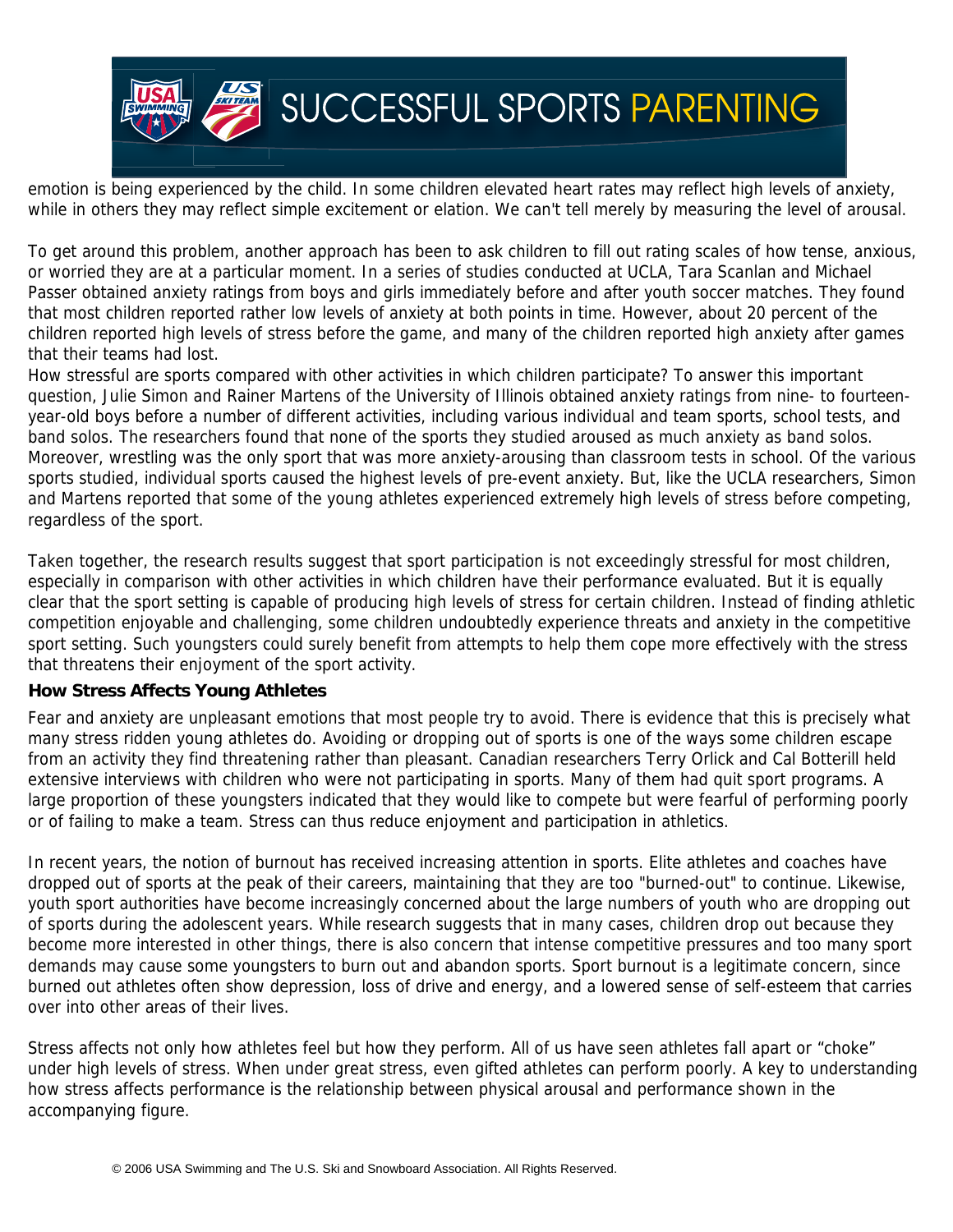

Relationship between Emotional Arousal and Athletic Performance



This relationship takes the form of an upside-down U. When arousal is absent or extremely low, athletes frequently describe themselves as flat and do not perform as well as they are able. As arousal increases, so does performance, but only up to a certain point. Beyond that optimal arousal point at the top of the inverted V, arousal begins to interfere with behavior, and we get a drop-off in performance. Research has also shown that the more complicated or difficult the task, the less arousal it takes to interfere with performance. Thus, it takes less arousal to interfere with a figure skater's or a golfer's performance than with a sprinter's or a weight lifter's.

High-stress athletes who cannot control their emotions are likely to experience higher-than-optimal levels of arousal and to perform poorly. The failure experiences that result only serve to reinforce these athletes' fears and undermine their confidence. Thus, a vicious circle involving anxiety, impaired performance, and increased anxiety can result. Many young athletes never succeed in achieving their potential in sports because of their inability to control their anxiety.

One other effect of stress should be noted. There is mounting medical evidence that high levels of chronic stress can impair health. The physical nature of the stress response taxes the resources of the body and appears to make children and adults alike more susceptible to illness and disease. Sports medicine specialists have observed many cases of health breakdowns of various sorts among highly stressed children. Not long ago, we saw a twelve year-old competitive figure skater who was experiencing so much stress related to her sport that she developed an ulcer. This is surely a high and unnecessary price to pay for the pursuit of athletic excellence!

Stress affects physical well-being in yet another way: Studies of both college and high school athletes show that stressful life changes are related to an increased likelihood of injury. Sports medicine specialists have also observed that athletes who find participation to be stressful and unpleasant often appear to take longer to recover from injuries. It may be that in some cases, an athlete finds in an injury a temporary and legitimate haven from the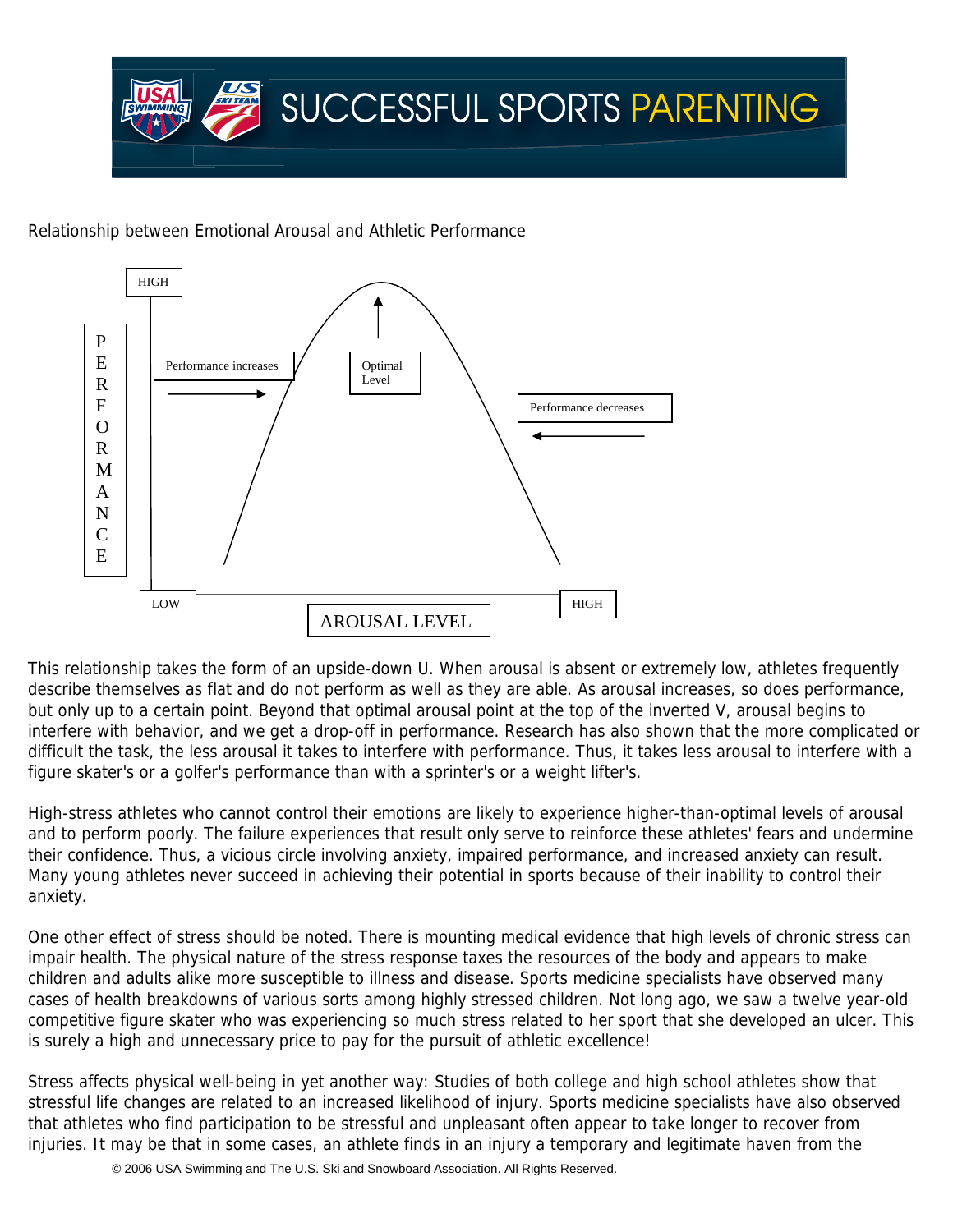

stresses of competition.

We see, then, that stress can have many effects on athletes of all ages and that most of them are negative. Thus, athletes who develop coping skills that allow them to bear up under the pressure of competition, to be mentally tough in the face of athletic challenge and adversity, have a definite advantage.

Negative Effects of Excessive Stress in Youth Sports



## **The Nature of Mental Toughness**

One of the highest compliments that can be paid to an athlete is to be labeled mentally tough. Some coaches and athletes speak of mental toughness as if it were a quality that a person either has or does not have. In reality, however, mental toughness is not some thing we are born with; rather it is a set of specific, learned attitudes and skills.

The specific skills that constitute what we call mental toughness fall within the brackets of the stress model described above. Mentally tough athletes mentally appraise themselves and pressure situations in ways that arouse a positive desire to achieve rather than a fear of failure. Freedom from the disruptive effects of fear of failure allows them to concentrate on the task instead of worrying about the terrible things that will happen if they fail in the situation. Another specific skill that contributes to mental toughness is the ability to keep physical arousal within manageable limits. Somehow, these athletes are able to "psych up" with enough arousal to optimize their performance without being "psyched out" by excessive arousal. What mental toughness amounts to, therefore, is specific ways of viewing the competitive situation and skills relating to self-control and concentration.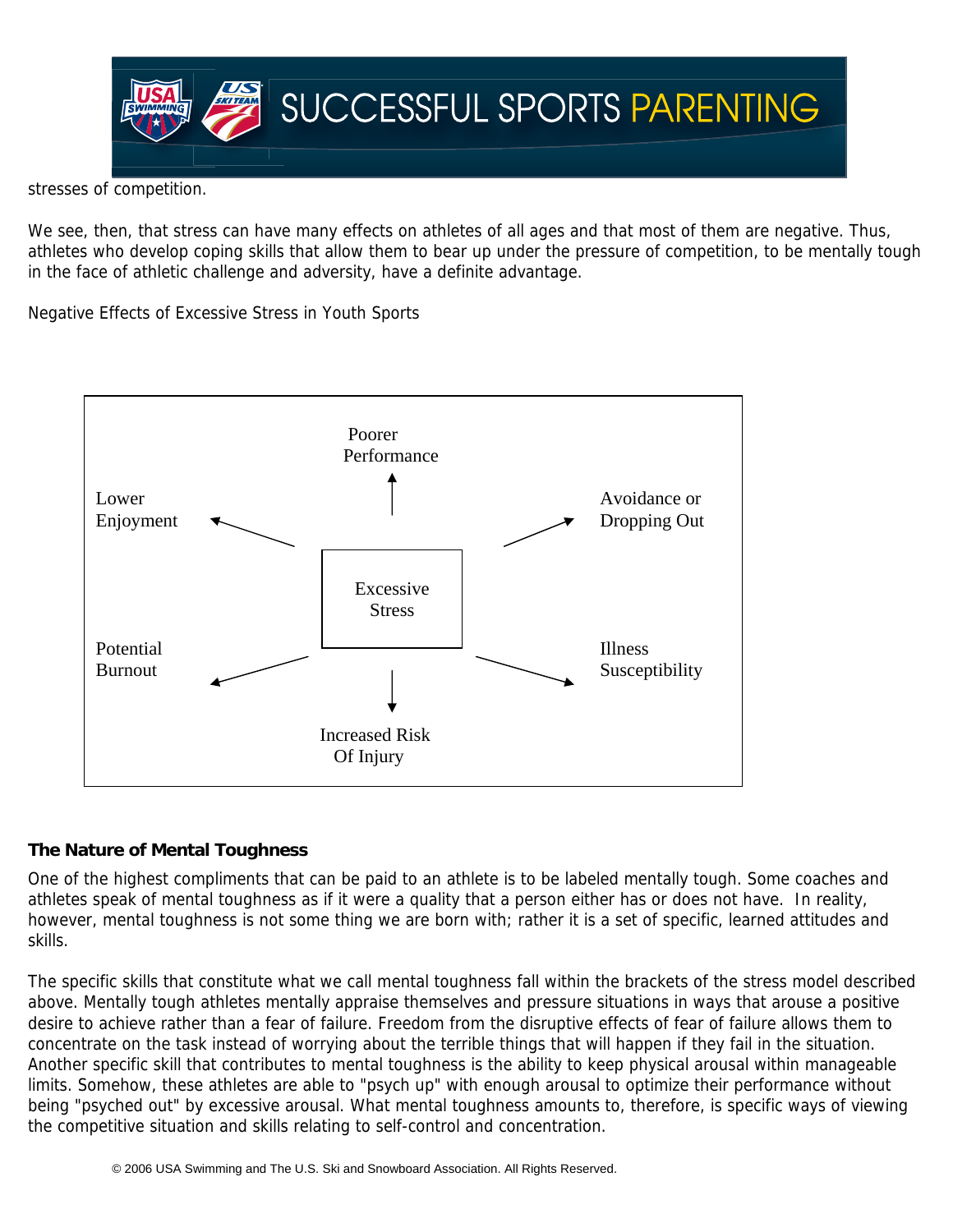

The core of mental toughness is the ability to control emotional responses and concentrate on what has to be done in pressure situations. The mentally tough athlete is in control of his or her emotions and is calm and relaxed under fire. Such athletes do not avoid pressure; they are challenged by it. They are at their best when the pressure is on and the odds are against them. Being put to the test is not a threat but another opportunity to achieve. Mentally tough athletes are able to concentrate on the task at hand in situations where less capable athletes lose their focus of attention. They rarely fall victim to their own or others' self-defeating thoughts and ideas, and they are not easily intimidated. Finally, they are mentally resilient and have the ability to bounce back from adversity, their determination to succeed coming across as a quiet self-assurance.

It is no accident that mentally tough athletes tend to get the most out of their physical ability. Their level of performance seems to be more consistent and they have a tendency to perform at their best when pressure is the greatest.

As a parent, you are in a position to help your young athlete develop the skills that comprise mental toughness. In doing so, you can help sports to serve as a catalyst in their personal development.

## **Reducing Stress and Building Mental Toughness**

Fear of Failure: The Athlete's Worst Enemy

Aside from fears of physical injury that produce stress for some athletes, most athletic stress arises from the fact that sports are an important social situation. The athlete's performance is visible to everyone present, and it is constantly being evaluated by the athlete and by significant people in his or her life. Many athletes dread the possibility of failure and fear the disapproval of others. Some feel that their athletic performance is a reflection of their basic self worth; and they therefore have a great need to avoid failing. They are convinced that failure will diminish them in their own eyes and in the eyes of others.

We are convinced that fear of failure is the athlete's worst enemy. The thinking of high-stress athletes is dominated by negative thoughts and worries about failing. Unchecked, these concerns with failure undermine confidence, enthusiasm, the willingness to invest and persist, and, most importantly, the athlete's belief in himself or herself. It is these thoughts that transform the competitive athletic situation from what should be a welcome challenge to a threatening and unpleasant pressure-cooker. It is these thoughts that trigger the high physical arousal that interferes with performance and with the ability to concentrate fully on the task at hand.

The ideas that underlie fear of failure do not arise in a vacuum. They almost always have been communicated to youngsters by their parents or by other important adults. This is not surprising, because the basic beliefs underlying such ideas are very widespread and accepted in our culture, which emphasizes achievement as a measure of personal worth. In our society, an untold number of children fall victim to their parents' demands that they perform exactly as expected, and to condemnations when they fail. Too often, the child's achievements are viewed as an indication of the worth of his or her parents, and failure brings reprisals based on the parents' feelings that they are to blame or that they themselves are inadequate. For many children, love becomes a premium handed out on the basis of what a child can do rather than simply on who he or she is.

The fastest and easiest way to create fear of failure in a child is to punish unsuccessful performance by criticizing it or by withholding love from the youngster. Under such circumstances, children learn to dread failure because it is associated with punishment or rejection. They also learn to fear and avoid situations in which they might fail. The unfortunate lesson they learn is that their worth and lovability depend on how well they perform. Instead of trying to achieve in order to reap the built-in rewards of achievement and mastery, children strive to perform well to avoid failure. They begin to measure themselves by their performance; and if their performance is inadequate, they usually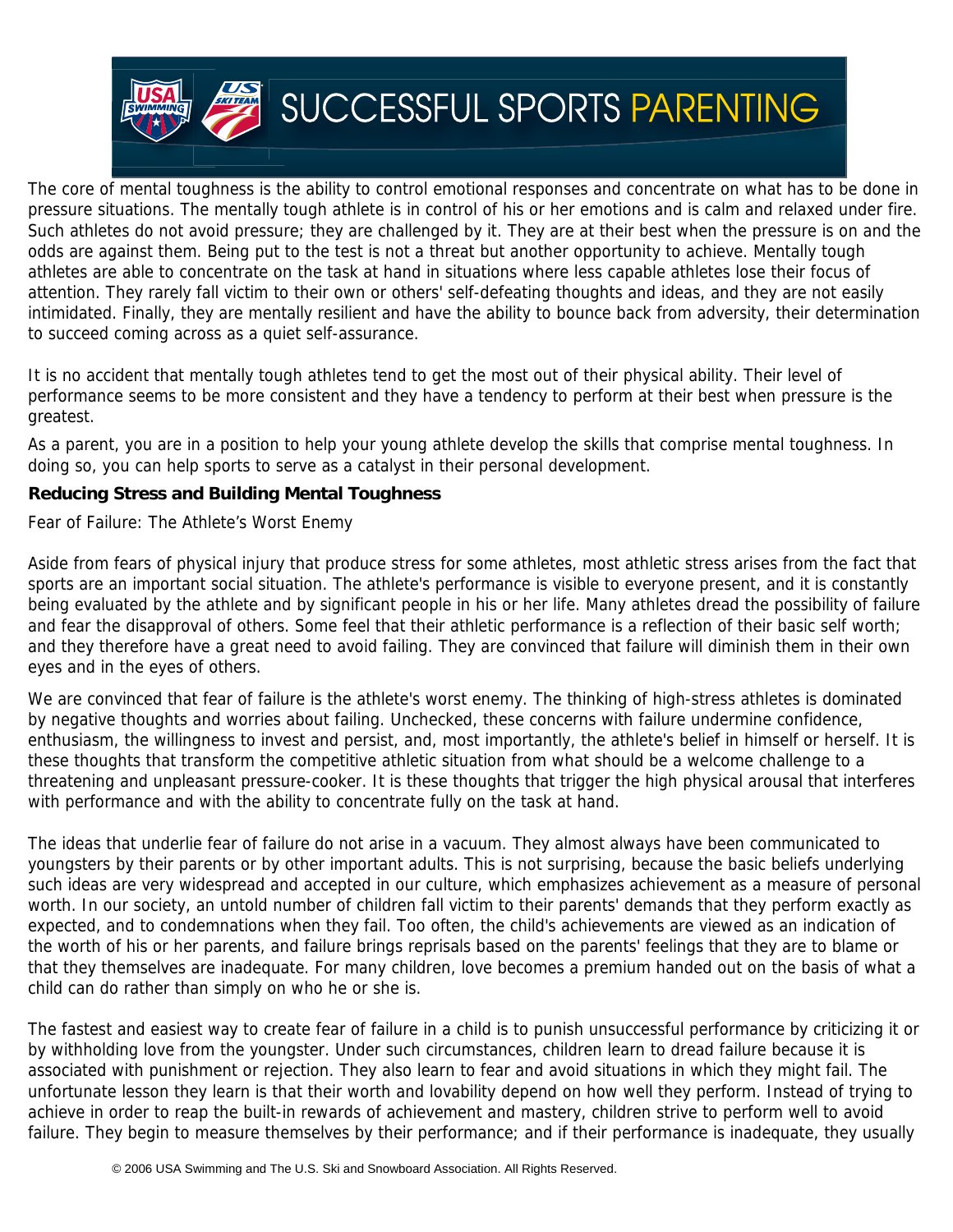

consider their total being inadequate. Former UCLA basketball coach John Wooden has found that "Because they fear failure, many people never try and thereby rob themselves of opportunities to be successful."

As a parent, you can have a dramatic impact on helping the young athlete develop a positive desire to achieve rather than a fear of failure. Earlier, we described four elements in the stress cycle: (a) the situation, (b) mental appraisal of the situation, (c) physical arousal, and (d) coping behaviors. Efforts to reduce stress and build mental toughness can be directed at all four of these levels.

## **Reducing Situational Stress**

The first way in which stress can be reduced is to change aspects of the situation that place unnecessary demands on young athletes. We are all well aware that coaches and parents can create stress by their actions. Many young athletes experience unnecessary stress because adults put undue pressure on them to perform well. Coaches who are punishing and abusive to children can create a very stressful and unenjoyable environment. Similarly, parents who yell at their children during games or withdraw their love if the young athlete lets them down can create a situation in which the youngster "runs scared" much of the time. Eliminating such actions by coaches and parents can reduce unnecessary stress.

Coaches enter into the life of a child for a limited period of time. But they occupy a central and critical role in youth sports and greatly influence the outcome of participation. Because of their key position, much of our research has focused on the psychological relationship between coaches and their athletes. As a result of a seven-year project, we developed a series of behavioral guidelines that proved effective in helping coaches to establish an enjoyable athletic environment. The guidelines are simply a set of principles that increase the ability to positively influence others, and they can help to reduce stress.

The positive approach emphasized in the coaching guidelines is specifically designed to counteract the conditions that create fear of failure. One of the most important differences between a positive approach to coaching and a negative approach is the kind of motivation that each produces. In a negative approach, punishment and criticism are used liberally in an attempt to "stamp out" mistakes. This approach operates by creating fear of failing. In contrast, the positive approach makes use of encouragement and reinforcement in an attempt to strengthen desirable behaviors. The motivation this kind of an approach develops is a positive desire to achieve and succeed rather than a negative fear of making mistakes. Thus, while both approaches may result in improvements in performance, they do so for different reasons and they create different types of motivation.

Under the positive approach, athletes come to see successful performance as an opportunity to experience a reward. On the other hand, the, athlete who has been coached by the negative approach comes to view successful performance as a way of avoiding punishment. It is not surprising that athletes coached with a positive approach come to see pressure situations as challenges and opportunities, whereas those subjected to a negative approach see the same kinds of situations as threats.

## **Increasing the Athlete's Resources: Skills and Social Support**

Stress is experienced when we perceive an imbalance between the demands of the situation and the resources that we have to cope with the demands. It follows 'that another approach to reducing stress is to increase the young athlete's resources. Two types of resources are very important: (a) the skills that the athlete possesses and (b) the amount of support that the athlete receives from important people such as the coach, teammates and parents. Parents and coaches are in a position to influence both types of resources.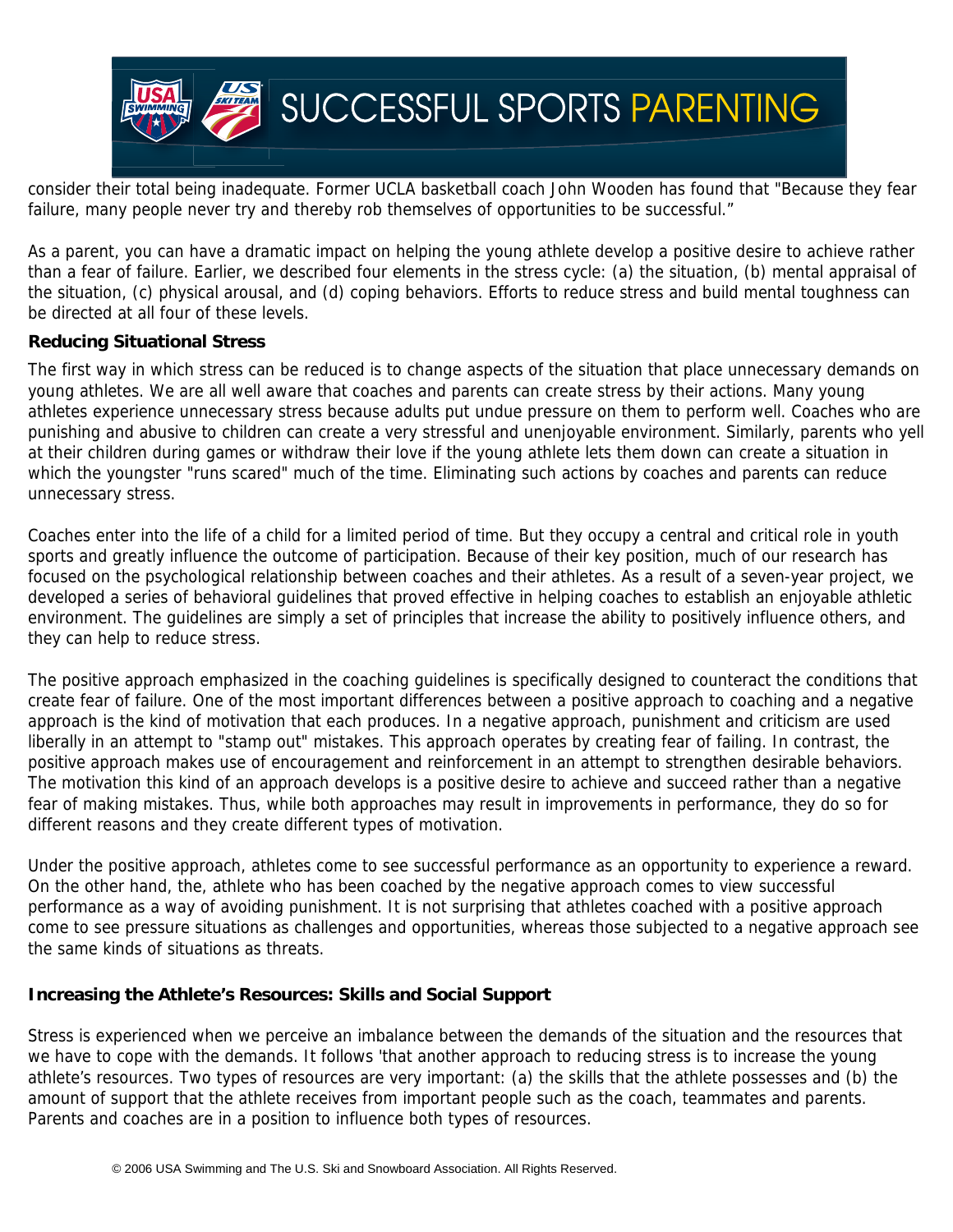

It is quite natural to feel insecure when we don't have the skills needed to cope with a situation. Many young athletes experience this insecurity when they first begin to learn a sport. As their athletic skills increase, they become better able to deal with the demands of the athletic situation, and their stress decreases. Thus, being an effective teacher and working with your child to improve skills is one way that you can help reduce athletic stress. Here, again, we strongly recommend the positive approach, since we feel this is the most effective way to teach skills and create a positive learning environment. As athletes become more confident in their abilities, they see themselves as more prepared to cope with the demands of the athletic situation.

As a parent, you obviously are a potent source of social support for your child. But our research also shows quite clearly that coaches who use the positive approach have more cohesive teams on which athletes like one another more. By using their "reinforcement power" to encourage teammates to support one another, coaches can help create a higher level of social support for all of their athletes. When a team can pull together and support one another in pressure situations, this kind of social support can help reduce the level of stress experienced by individual athletes.

## **Developing Winning Attitudes Toward Competition**

Earlier, we noted that we use the term stress in two different ways. One use of the term relates to situations that place high demands on us. The other refers to our response to such situations. The importance of this distinction becomes particularly clear when we deal with the role of mental processes in stress. There is a big difference between pressure situations and feeling pressure. Mentally tough athletes perform well in pressure situations precisely because they have eliminated the pressure. They report that although intellectually they are aware that they are in a very tough situation, they really don't feel the pressure on the inside. There is no way to eliminate pressure situations; they will always be there because they are a natural part of competition. This does not mean, however, that athletes have to respond to such situations by experiencing high levels of stress and getting "psyched out."

Mentally tough competitors manage pressure well largely because they have become disciplined thinkers. Either consciously or unconsciously, they have made the connection in their own heads between what they think and how much pressure they feel during competition. They have learned (often the hard way) that thoughts like these produce pressure:

- What if I don't do well?
- I can't blow it now.
- I can't stand this pressure.
- I'll never live it down if I lose.

On the other hand, mentally tough athletes think like this in pressure situations:

- I'm going to do the best I can the let the cards fall where they may.
- All I can do is give 100 percent. No one can do more than that.
- This is supposed to be fun, and I'm going to make sure it is.
- I don't have to put pressure on myself. All I have to do is focus on doing my job the best I know how.
- I'm concentrating on performing rather than on winning or losing.

The first set of statements causes an athlete to react to adversity with stress and anxiety. The second set of statements focuses attention where it should be: on giving maximum effort and concentrating totally on what has to be done. Pressure situations become welcome opportunities, rather than dire threats, for mentally tough athletes. Former Marquette University basketball coach Al McGuire has said, "When an athlete can start loving adversity, I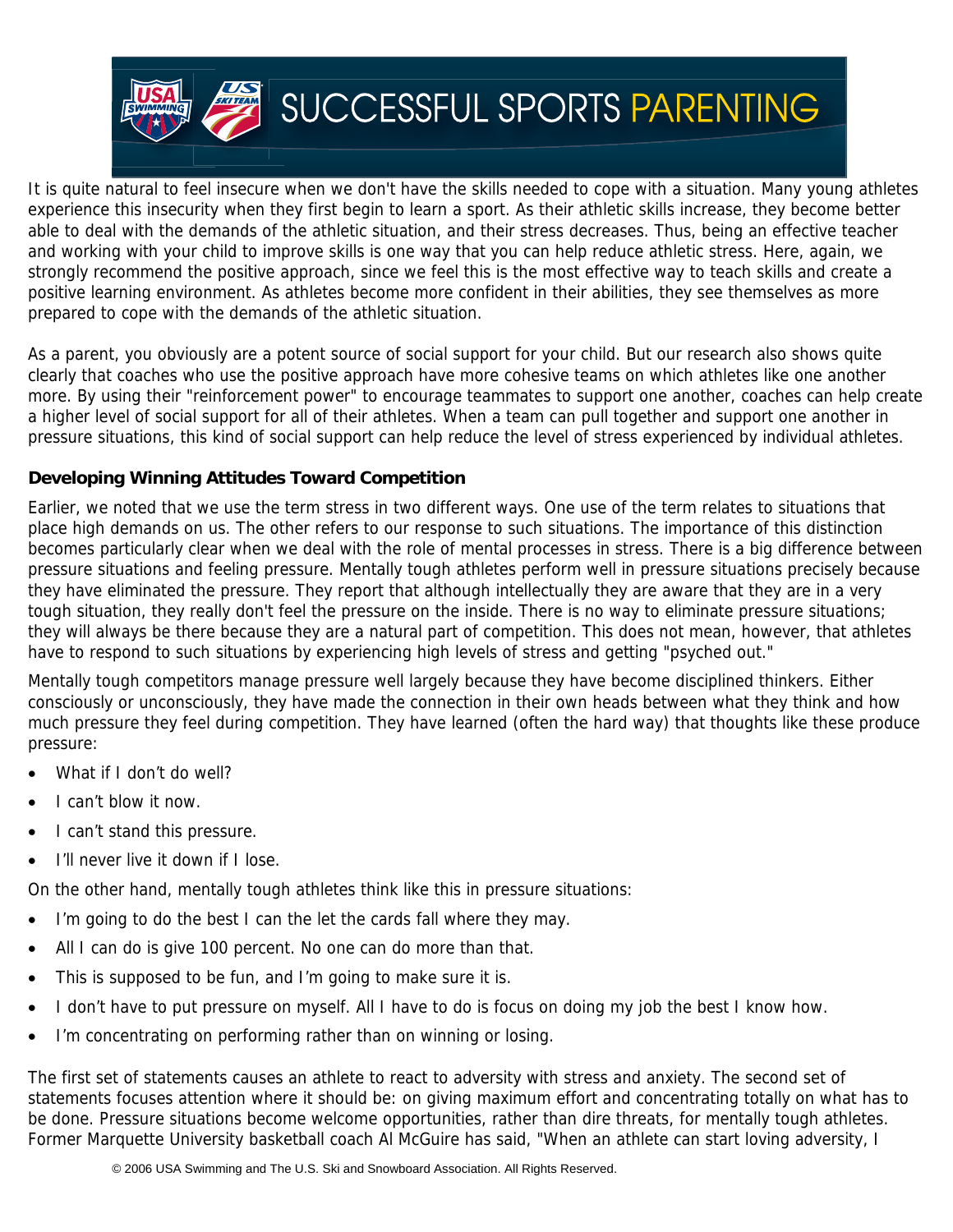

know I've got a competitor!" The bottom line is that the fundamental difference between mentally tough athletes and" chokers" is the way they choose to construct the situation in their heads. Situations are not nervous, tense, or anxious--people are! The sooner you can help athletes to realize that pressure comes from within and not from outside, the sooner they can start shutting it down.

One of the great benefits of sport as a training ground for mental toughness is that the consequences of failure are temporary and unlikely to have a long-term impact on the future of a child (as failing in school might). This places you in a great position to help your young athlete develop a healthy philosophy about achievement and an ability to tolerate failure and setbacks when they occur. The starting point for such training is the philosophy that great coaches like John Wooden and Vince Lombardi instilled in their athletes. These coaches developed mentally tough athletes and teams by realizing that an obsession with winning is self-defeating, because it places the cart before the horse. They realized that effort should be directed not toward winning, but toward performing to the very best of the athlete's ability at the time. Doing the very best one can at any moment should always be the focus and the goal. Winning will take care of itself; the only thing that can be directly controlled is effort. Mental toughness arises in the realization that "I am performing against myself, not someone else. I will always be my own toughest opponent, and winning the battle with myself paves the way for winning the contest with my opponent."

Here are some specific attitudes that you can communicate to your child.

1. Sports should be fun. Emphasize to your young athlete that sports and other activities in life are enjoyable for the playing, whether you win or lose. Athletes should be participating, first and foremost, to have fun. Try to raise your child to enjoy many activities in and of themselves so that winning is not a condition for enjoyment.

2. Anything worth achieving is rarely easy. There is nothing disgraceful about it being a long and difficult process to master something. Becoming the best athlete one can be is not an achievement to be had merely for the asking. Practice, practice, and still more practice is needed to master any sport.

3. Mistakes aren't a necessary part of learning anything well. Very simply, if we don't make mistakes, we probably won't learn. Emphasize to your child that mistakes, rather than being things to avoid at all cost stepping stones to success. They give us the information we need to adjust and improve. The only true mistake is a failure to learn from our mistakes.

4. Effort is what counts. Emphasize and praise effort as well as outcome. Communicate repeatedly to your young athlete that all you ask is that he or she give total effort. Through your actions and your words, show your child that he or she is just as important to you when trying and failing as when succeeding. If maximum effort is acceptable to you, it can also become acceptable to your young athlete. Above all, do not punish or withdraw love and approval when he or she doesn't perform up to expectations. It is such punishment that builds fear of failure.

5. Do not confuse worth with performance. Help youngsters to distinguish what they do from what they are. A valuable lesson for children to learn is that they should never identify their worth as people with any particular part of themselves, such as their competence in sports, their school performance, or their physical appearance. You can further this process by demonstrating your own ability, to accept your child unconditionally as a person, even when you are communicating that you don't approve of some behavior. Also, show your child that you can gracefully accept your awn mistakes and failures. Show and tell your child that as a fallible human being, you can accept the fact that despite your best efforts, you are going to occasionally bungle things. If children can learn to accept and like themselves, they will not unduly require the approval of others in order to feel worthwhile.

© 2006 USA Swimming and The U.S. Ski and Snowboard Association. All Rights Reserved. 6. Pressure is something you put on yourself. Help your young athlete to see competitive situations as exciting self-